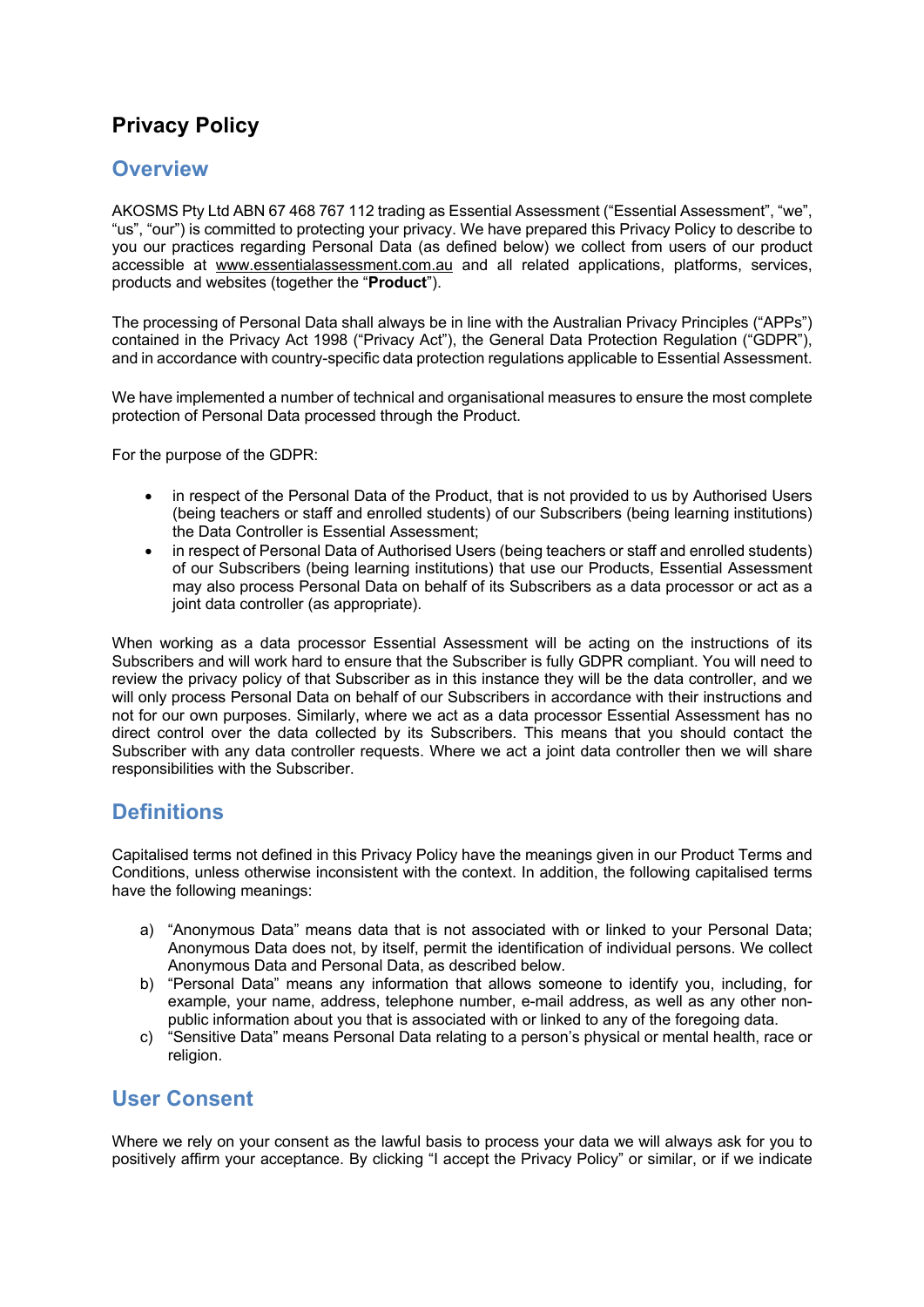that by clicking a button you are accepting this Privacy Policy you acknowledge and agree to be bound by this Privacy Policy.

We note that certain contact or other data forms where consent is required to be given by you include no pre-checked checkboxes so that you are able to freely and affirmatively opt-in. In cases where we do not consider it practical to include a checkbox, we will indicate that by clicking a certain button you have agreed to the terms of this Privacy Policy. We will also provide you with notice on the Product specifically detailing what it is that you are consenting to in clear and plain language as well ensuring that each matter that requires consent is clearly distinguishable.

For all areas of the Product where consent is given it is just as easily able to be withdrawn through the appropriate account settings on the Product.

If you believe that consent has not been given freely or in breach of the terms of this Privacy Policy please contact us.

## **Children**

Our Product is not offered to persons who cannot form legally binding contracts under applicable laws (except where parental/guardian consent is given). You must also be old enough to consent to the processing of your Personal Data in your country (in some countries we may allow your parent or guardian to consent on your behalf).

If you are under the age of 18 (or such other age as required in your country to give consent) we require parental/guardian consent, and by agreeing to these terms, you represent and warrant that prior to accepting a parent/ legal guardian has also agreed to these terms on your behalf.

Any information that is in breach of this provision will be deleted.

## **Types of Data We Collect**

### **INFORMATION YOU PROVIDE TO US**

#### **1. Account Data**

You do not need to create an account to browse the website and view our service offerings. If you wish to use the Product, you will however, need to create or have an account.

When you create an account on the Product we collect your name, phone number, mailing or street address, telephone number, profession, occupation or job title, email address and other contact information.

School administrators will also create accounts for teachers and students. Where this is done, with the consent of such teachers and students, we may also collect details provided to us in respect of such users. This includes their email address, student names, pre-existing student identification numbers used by the school and any other information entered by a teacher or student through their account use.

At registration we will clearly label which information is required and which is optional to be provided at your discretion. We may also request you provide us with additional information after registration.

The legal basis for this processing is based on:

- your consent through your voluntary submission of the form and agreeing to these terms;
- the Personal Data being necessary for the performance of a contract to which you are a party;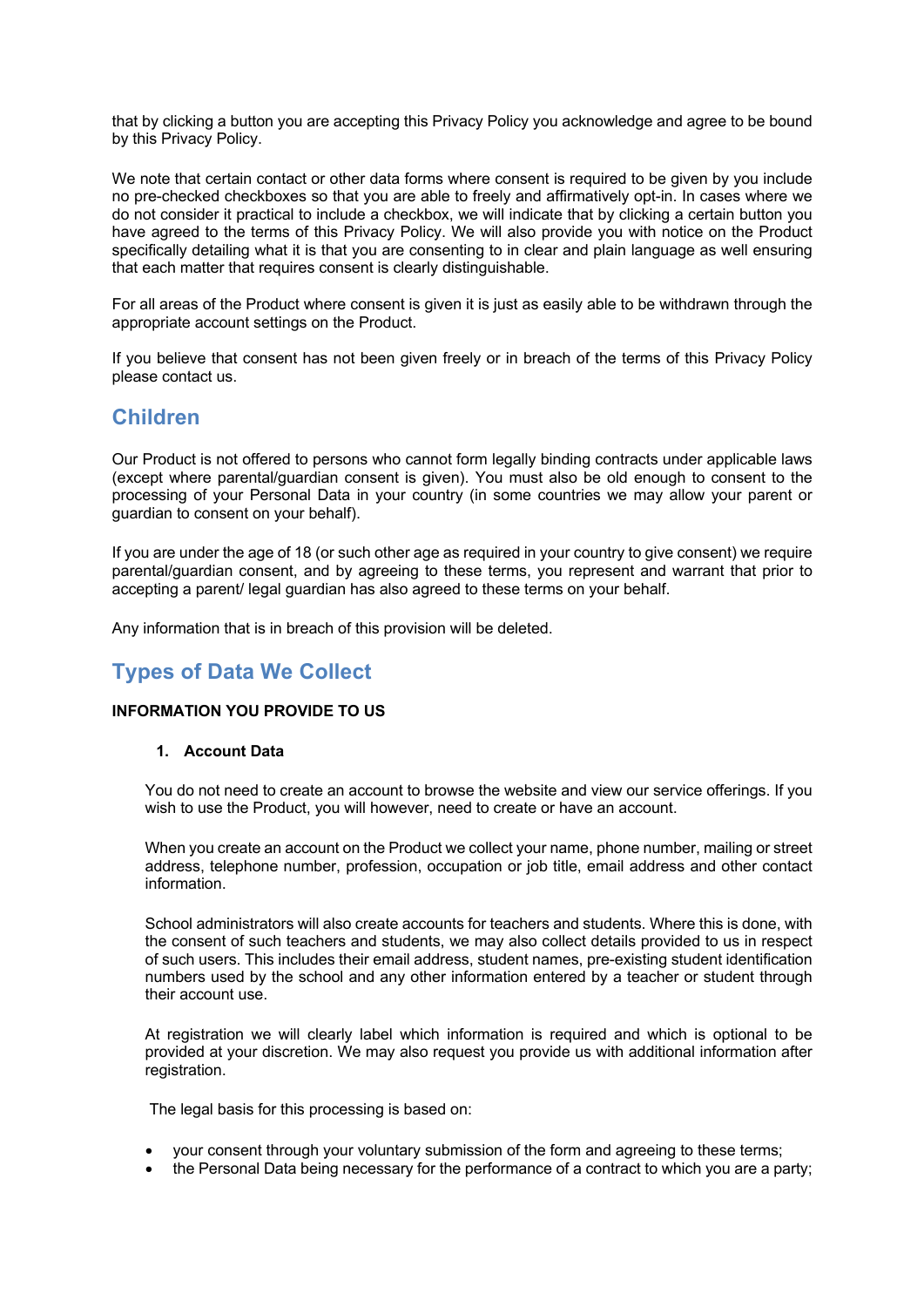- for carrying out pre-contractual measures; and/or
- any other legitimate interests as detailed below.

The registration of the account and voluntary provision of Personal Data is intended to enable us to offer you services that may only be available to registered users.

### **2. Data from your use of the Product**

We collect content that you provide while using the Product. The information we collect includes information about your activity while using the Product. This includes when you use the Product to view and interact with content, when you create lists, and any other activity or actions that you take.

When you use the Product to create a classroom or school environment, we will also collect the details of each person added to facilitate the service request.

We use such information to assist in providing our services to you (including the provision of the Product).

The legal basis for this processing is based on:

- your consent through your voluntary use of the Product and agreeing to these terms;
- the Personal Data being necessary for the performance of a contract to which you are a party;
- for carrying out pre-contractual measures; and/or
- any other legitimate interests as detailed below.

This Personal Data is needed to enable us to provide the Product to you and to enable it to operate and otherwise to ensure your compliance with our terms.

#### **3. Content you post and share**

When you create or share content, or upload content such as images and text in the Product we will also collect this Personal Data.

We also collect information that you provide to us while participating in the Products and otherwise using the Product to communicate with other Authorised Users.

The legal basis for this processing is based on:

- your consent through your voluntary submission of the form and agreeing to these terms;
- the Personal Data being necessary for the performance of a contract to which you are a party;
- for carrying out pre-contractual measures; and/or
- any other legitimate interests as detailed below.

This Personal Data is needed to enable us to provide the Product to you and to enable it to operate. Certain functionality of the Product requires your personal information to function properly, for example in order for us to display the names of students we need to be able to collect this Personal Data.

Please note that the Product facilitates the interaction between users. As such we expressly request you carefully consider any communications that you receive on the Product.

#### **4. Payment Data**

If you make a payment for the Product (such as a subscription fee), we (or our third party service provider) will collect all information necessary to complete the transaction, including your payment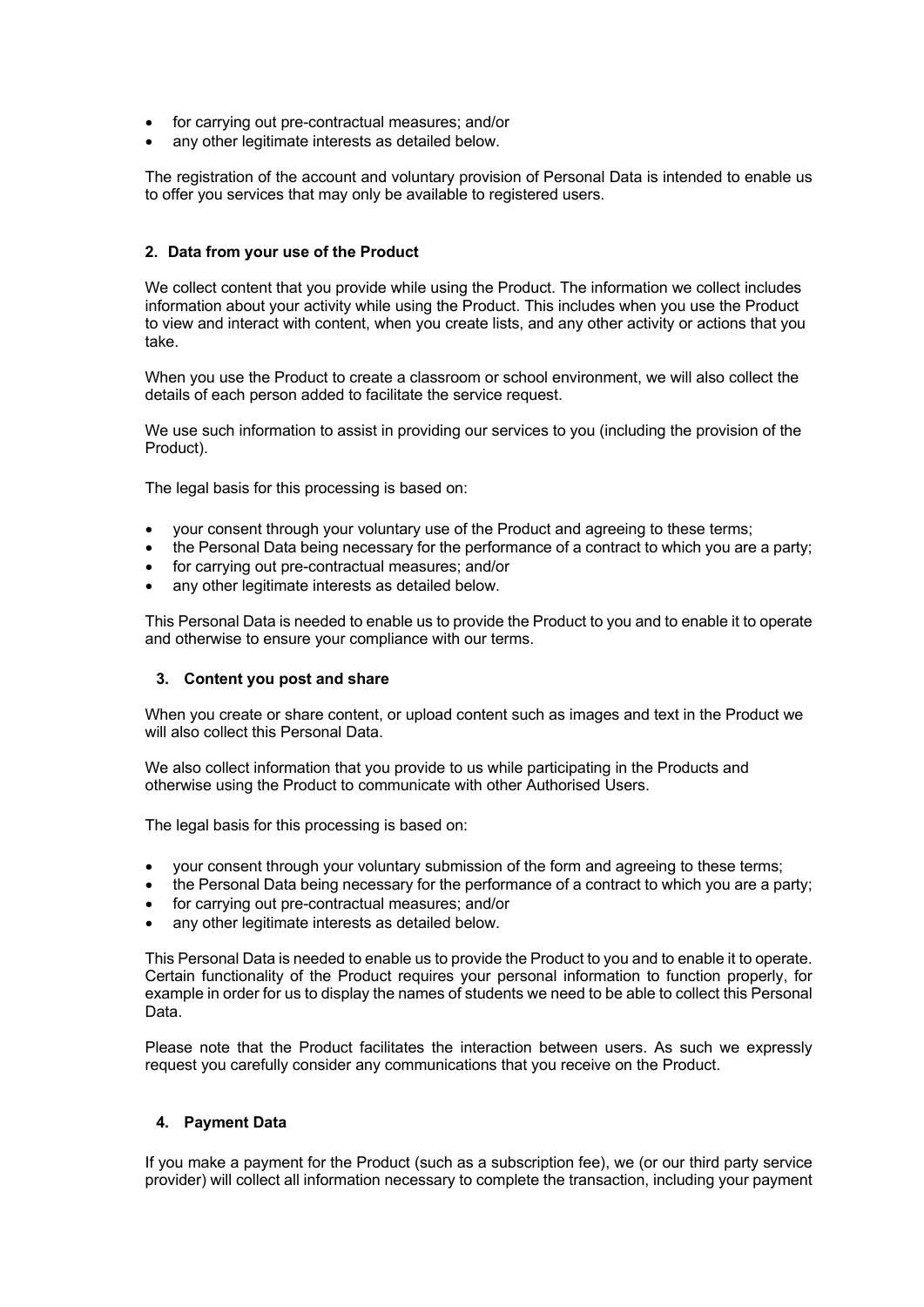card information, bank account information and/or other billing information. We use this information to send to our third party payment gateways when you make payment for the Product.

The Personal Data we collect will be the data that you provide us when making payment.

The legal basis for this processing is based on:

- your consent through your voluntary submission of the form and agreeing to these terms;
- the Personal Data being necessary for the performance of a contract to which you are a party including the payment of goods or services; and/or
- any other legitimate interests as detailed below.

This Personal Data is needed to enable us to process your payment for your subscription to the Product. We retain information on your behalf, such as domain names, URLs, time zone preferences, service invoices, transactional history, messages and any other information that you store using your account.

## **5. Additional Data**

If you provide us feedback or contact us via e-mail, or other means including by face-to-face meeting, by phone call, post, through social media or other communication or by contracting with us, we will collect your name and e-mail address, as well as any other content included in the email or conversation, in order to send you a reply or otherwise process your request. We will store and process your communications and information as needed. When you participate in one of our surveys, we may collect additional profile information.

The legal basis for this processing is based on:

- either through your consent through your voluntary submission of the form and agreeing to these terms or by your voluntary submission of data to us in other means;
- the Personal Data being necessary for the performance of a contract to which you are a party;
- for carrying out pre-contractual measures; and/or
- any other legitimate interests as detailed below.

By submitting the form or making contact with us such Personal Data is transmitted on a voluntary basis and you consent to its collection.

#### **6. List Data**

On the Product you may have the ability to subscribe to various newsletters and email notifications. We may collect the data when you input your details for subscription purposes which may include your name, email address and email preferences.

The Personal Data is processed for the purpose of informing you regularly by means of a newsletter or other offer form (depending on your selections). The Personal Data collected during the subscription will only be used for marketing materials or for reasons made known on the form.

The legal basis for this processing is based on:

- your consent through your voluntary submission of the form and agreeing to these terms; and/or
- any other legitimate interests as detailed below.

By submitting the form and voluntarily providing us with your data, you are providing consent to the use of such data by us. For the purpose of revocation of consent there is a corresponding unsubscribe link found in each subscription email. Please note that some features of the Product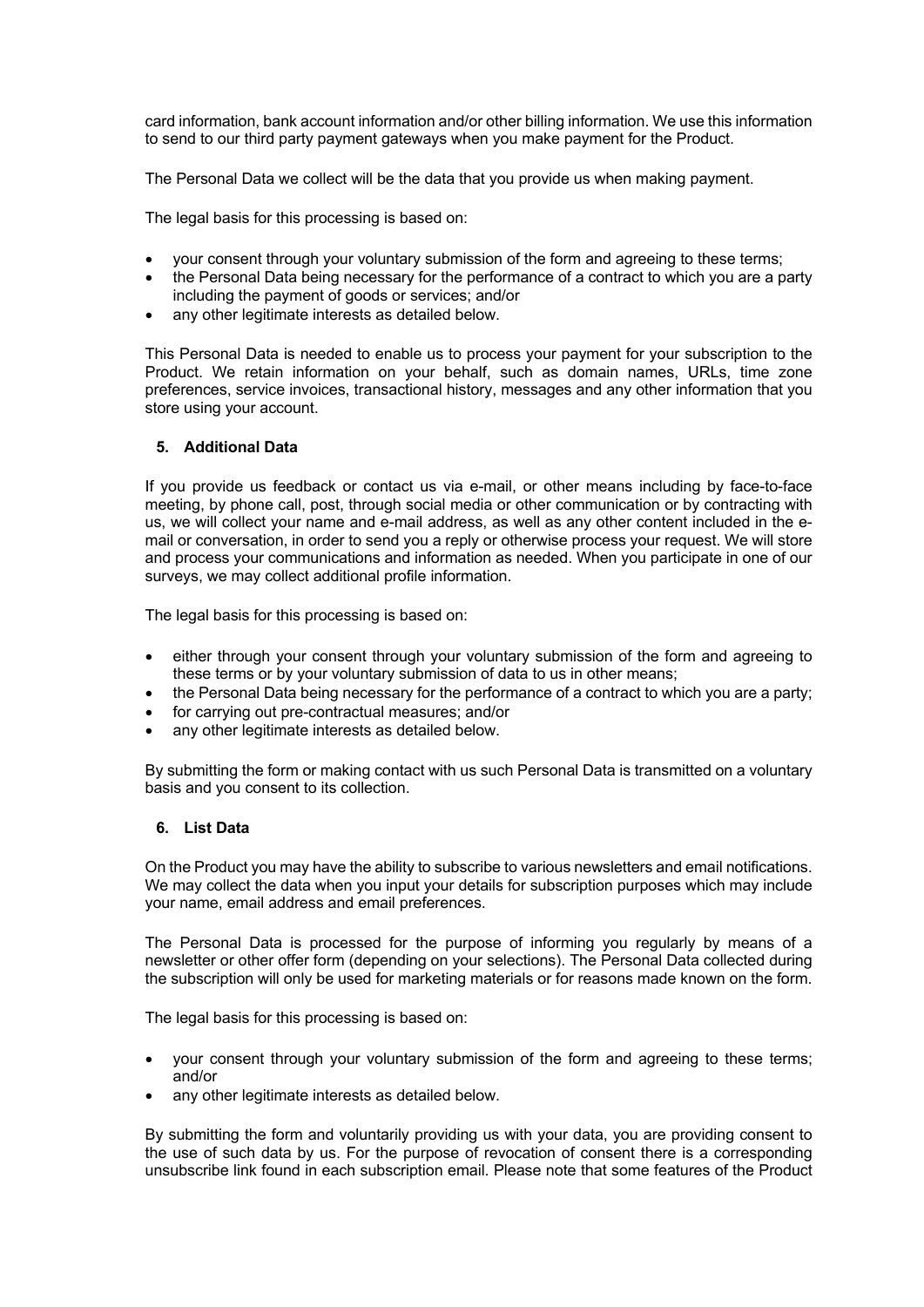may involve us providing, through the functionality within the Product, recommendations or suggestions for goods, services or benefits that we offer.

We may also collect Personal Data at other points on the Product that state that Personal Data is being collected. In some circumstances, Personal Data is provided to us by third parties such as our related entities, service providers or other organisations conducting activities on your behalf. With your expressed consent, your Personal Data may be used and disclosed to us this way. The purposes as outlined above may include the processing of such Personal Data to the extent necessary for us to comply with a law, regulation or legal request or to protect the safety of any person or to prevent fraud.

## **INFORMATION WE COLLECT FROM OTHERS ABOUT YOU**

## **1. Content other people post and share**

We also collect information, communications and information other people provide when they use the Product. This includes for example when a teacher shares information about a student, or a school administrator shares information about a teacher or student.

The legal basis for this processing is based on:

- your consent through your voluntary submission of the form and agreeing to these terms;
- the Personal Data being necessary for the performance of a contract to which you are a party including the payment of goods or services; and/or
- any other legitimate interests as detailed below.

This Personal Data is needed to enable us to provide the Product to you in a functional manner.

## **INFORMATION WE COLLECT AS YOU USE OUR SERVICES**

#### **1. Log Data**

To make our Product more useful to you, our servers (which may be hosted by a third party service provider) collect information from you, including your browser type, operating system, Internet Protocol (IP) address (a number that is automatically assigned to your computer when you use the Internet, which may vary from session to session), domain name, geo-location information, and/or a date/time stamp for your visit.

This data may be processed for the purposes of operating our website, providing our services, improving our services, ensuring the security of our website and services, maintaining back-ups of our databases and communicating with you.

The legal basis for this processing is based on:

- the Personal Data being necessary for the performance of a contract to which you are a party;
- for carrying out pre-contractual measures; and/or
- the legitimate interests of carrying out our business, providing personalised service to you and any other legitimate interests as detailed below.

## **2. Google Analytics**

We currently use Google Analytics as well as Google Analytics for Display Advertising. Google Analytics collects information anonymously and reports website trends without identifying individual visitors. Google Analytics uses its own cookie to track visitor interactions. Site owners can view a variety of reports about how visitors interact with their website so they can improve their website and how people find it. Please see the following links for more information about Google Analytics: http://www.google.com/analytics/, http://www.google.com/privacy.html and http://www.google.com/analytics/tos.html.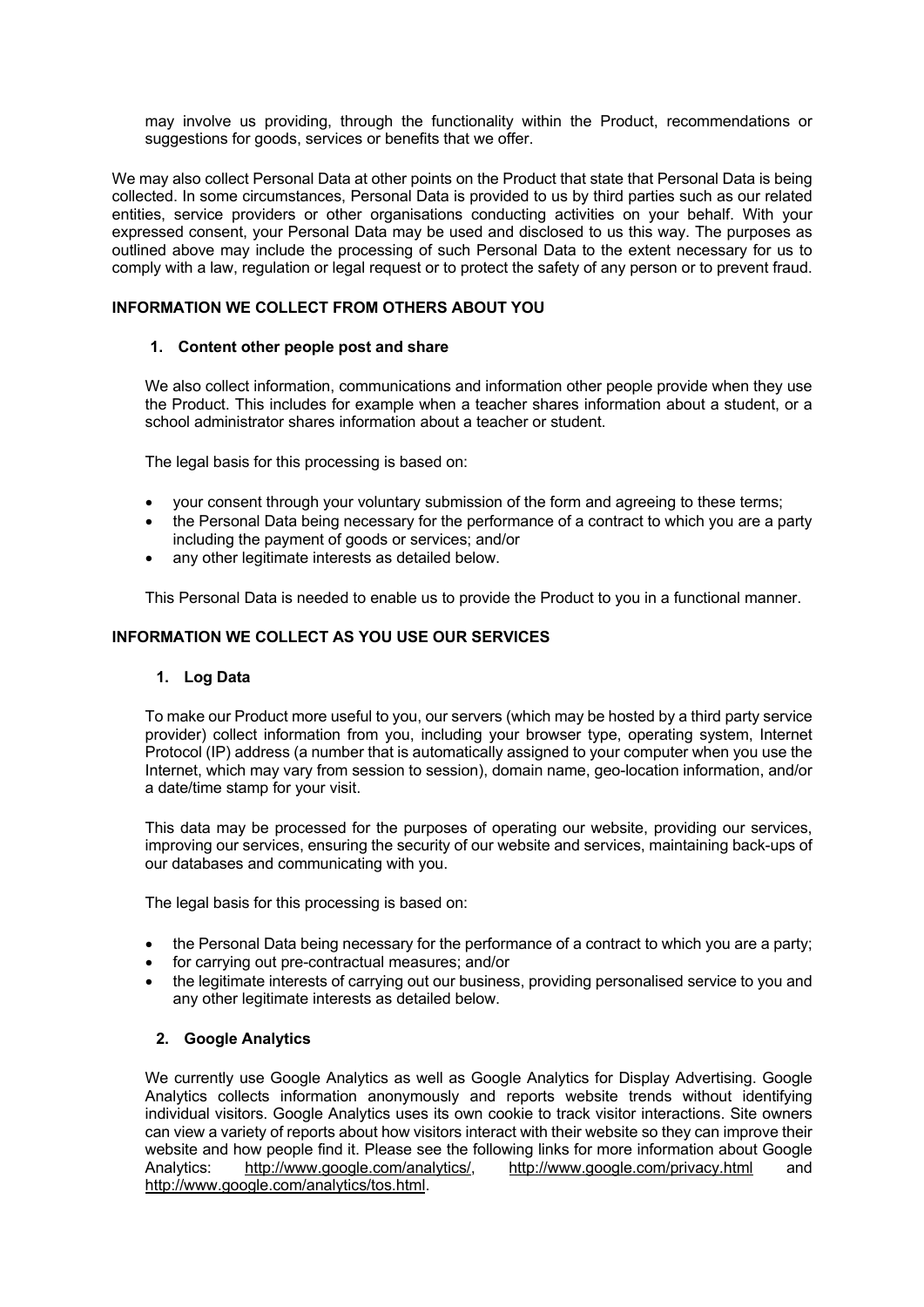You can opt-out of Google Analytics for Display Advertising by going to the Google Ads Preferences Manager.

To opt out of these remarketing pixels and technologies please visit the Network Advertising Initiative opt out page.

### **3. Facebook pixels**

We currently use Facebook pixels for conversion tracking and custom audiences, in accordance with Facebook's terms which can be viewed here https://www.facebook.com/customaudiences/app/tos/.

To opt out of these remarketing pixels and technologies please visit the Network Advertising Initiative opt out page.

### **4. Third party services**

If you:

- use one of the integrated third party services and login with your credentials from such third party service ("Third Party Product"); or
- associate your account with your account at a Third Party Product, we may receive information about you from such Third Party Product, in accordance with such Third Party Product terms of use and privacy policy ("TPS Terms"). We may add this information to the information we have already collected from you via the Product. If you elect to share your information with these Third Party Products, we will share information with them in accordance with your election. The TPS Terms will apply to the information we disclose to them.

#### **5. Submission data**

To make our Product more useful to you, we may collect Personal Data about your input on the Product by extracting this information from your account.

This data may be processed for the purposes of monitoring your use of the Product and compliance with our terms. We may then use that data in aggregate (i.e. anonymised) in order to determine metrics associated with our Product, and otherwise to improve our Product.

The legal basis for this processing is based on the legitimate interests of carrying out our business, providing personalised services to you and any other legitimate interests as detailed below.

## **INFORMATION WE COLLECT AS A DATA PROCESSOR**

### **1. Subscriber Data**

If you are an Authorised User subscribed under a licence of one of our Subscribers we may collect information about you from that Subscriber. This includes information at an account level if they are creating an account for you, or otherwise provide your details to us.

Our Subscribers may also have integrated our services into their systems or vice versa. This means we may collect Personal Data that our Subscribers may send to us either manually or automatically (or permit us to access) through the integration of our system.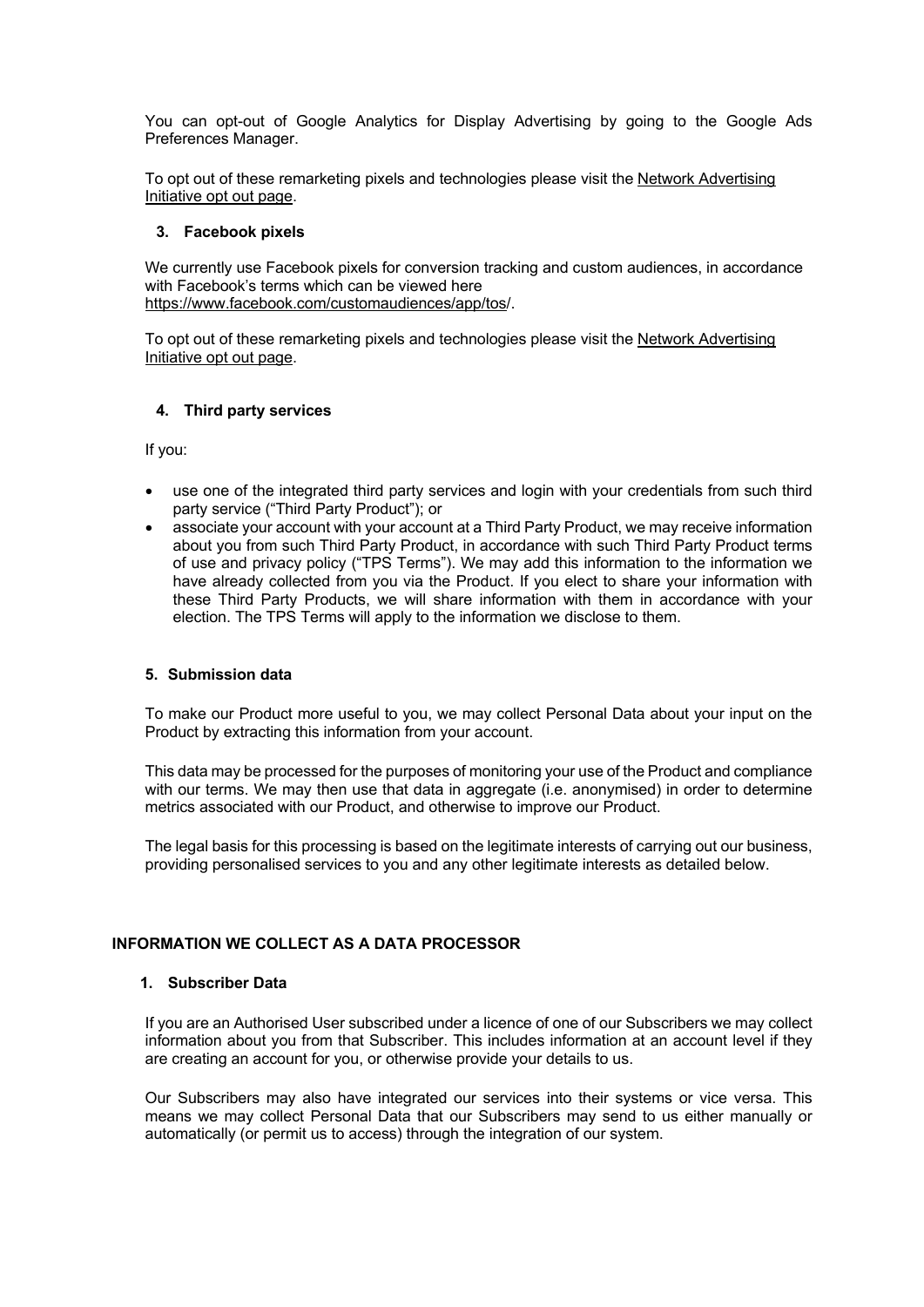As a data processer we follow the instructions of our Subscribers in connection with the processing of all of such information. Our Subscribers generally permit us to process such data in connection with the provision of services to them and otherwise on the terms set out in this Privacy Policy.

The legal basis for this processing is based on:

- your consent through your voluntary submission of the form and agreeing to these terms;
- the Personal Data being necessary for the performance of a contract to which you are a party including the payment of goods or services; and/or
- any other legitimate interests as detailed below.

This Personal Data is needed to enable us to provide the Product to you in a functional manner.

## **Use of Your Personal Data**

In general, Personal Data you submit to us is used either to respond to requests that you make, or to aid us in providing the Product in a personalised, safe and efficient manner. We collect, use, store and share your Personal Data in the following ways:

- to conduct our business;
- to facilitate the Product and to enable the features of the Product to be utilised and enjoyed, subject always to our Terms and Conditions;
- to operate the Product and provide services or information to you including to:
	- $\circ$  allow your account to be set up;
	- o assist in streaming and personalising information for you;
	- o enable us to process your orders for the Product;
	- o enable us to process your personal data;
	- o facilitate the interaction between students, teachers and family members;
	- $\circ$  manage our relationship with you, including information about similar products or terms and conditions or send you an email reminder that a task you have performed on our Product remains uncompleted such an incomplete form;
	- o enable you to communicate with us regarding your use of the Product;
	- o confirm your identity;
	- $\circ$  notify you about activity on and updated to your account or your child's account;
	- $\circ$  providing educational assessment and curriculum resources to students and teachers;
	- o provide information about you to our contractors, employees, consultants, agents or other third parties for the purpose of providing the services to you;
	- o communicate with you about your account, or any transaction;
	- $\circ$  allow you to input data into the Product;
	- $\circ$  allow your use to be restricted and limited as required;
- administer contracts including to negotiate, execute and or manage a contract with you;
- on an aggregated non-identifiable basis, to:
	- o help Essential Assessment understand its market position;
	- $\circ$  assist with marketing our Product to others, including in respect of any online advertising; and
	- $\circ$  deliver a statistical result to help with general Essential Assessment announcements;
- for any marketing purposes;
- to facilitate the creation of and security of your account;
- identify you as a user in our system;
- research, develop and improve our Product;
- customise content to match your preferences;
- prevent suspended users from re-registering;
- send you a welcome e-mail to verify ownership of the e-mail address provided when your account was created (or other registration process in place);
- provide you with access to protected areas of the site and to authenticate your account;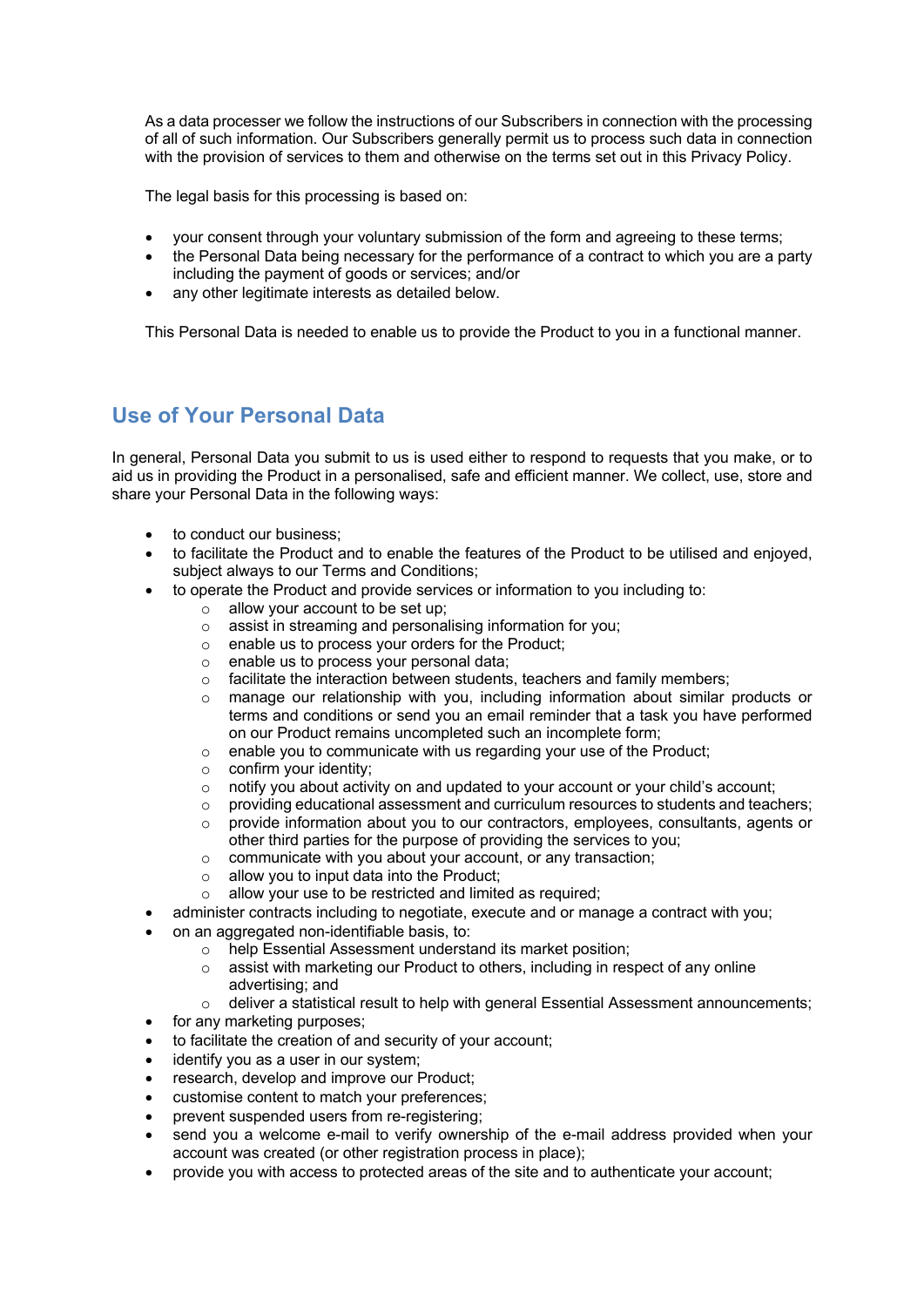- send you administrative e-mail notifications, such as security or support and maintenance advisories;
- respond to your inquiries and requests;
- to make telephone calls to you, from time to time, as a part of secondary fraud protection or to solicit your feedback;
- to send newsletters, surveys, offers, and other promotional materials related to our Product and for other marketing purposes of Essential Assessment;
- detect, investigate and prevent potentially unlawful acts or omissions or acts or omissions with the potential to breach our Terms and Conditions, this Privacy Policy or any other policy;
- enforce our Terms and Conditions, this Privacy Policy or any other policy:
- verify information for accuracy or completeness (including by way of verification with third parties);
- comply with our legal obligations, a request by a governmental agency or regulatory authority or legally binding court order;
- combine or aggregate your Personal Data with information we collect from third parties and use it for the purposes set out this Privacy Policy;
- aggregate and/or make anonymous your Personal Data, so that it cannot be used, whether in combination with other information or otherwise, to identify you;
- resolve disputes and to identify, test and resolve problems;
- notify you about the Product and updates to the Product from time to time;
- supply you with generalised, targeted or personalised marketing, advertising and promotional notices, offers and communications, and measure and improve our marketing, advertising and promotions based on your ad customisation preferences; or
- protect a person's rights, property or safety.

If you access the Product from a shared device or a device of a third party (such as in an internet café), your Personal Data may also be available to other persons who access that device.

### **CREATION OF ANONYMOUS DATA**

We may create Anonymous Data records from Personal Data by excluding information (such as your name) that make the data personally identifiable to you. We use this Anonymous Data to analyse request and usage patterns so that we may enhance the content of the Product and improve Product navigation. Essential Assessment reserves the right to use Anonymous Data for any purpose and disclose Anonymous Data to third parties in its sole discretion.

## **USE OF YOUR INFORMATION AS A DATA PROCESSOR**

As a data processer Essential Assessment follows the instructions of use provided by its Subscribers in connection with the processing of all of such information. If you have information regarding such use you should contact the Data Controller of such information.

## **Disclosure of Your Personal Data**

We may disclose your Personal Data to third parties for the purposes contained in this Privacy Policy, including without limitation to:

## **1. Service Providers**

We may share your Personal Data with service providers and licensors of software services utilised by us in the provision of the Product to:

- develop and improve our Product;
- provide you with the Product;
- to conduct quality assurance testing;
- to facilitate creation of accounts:
- to provide technical support: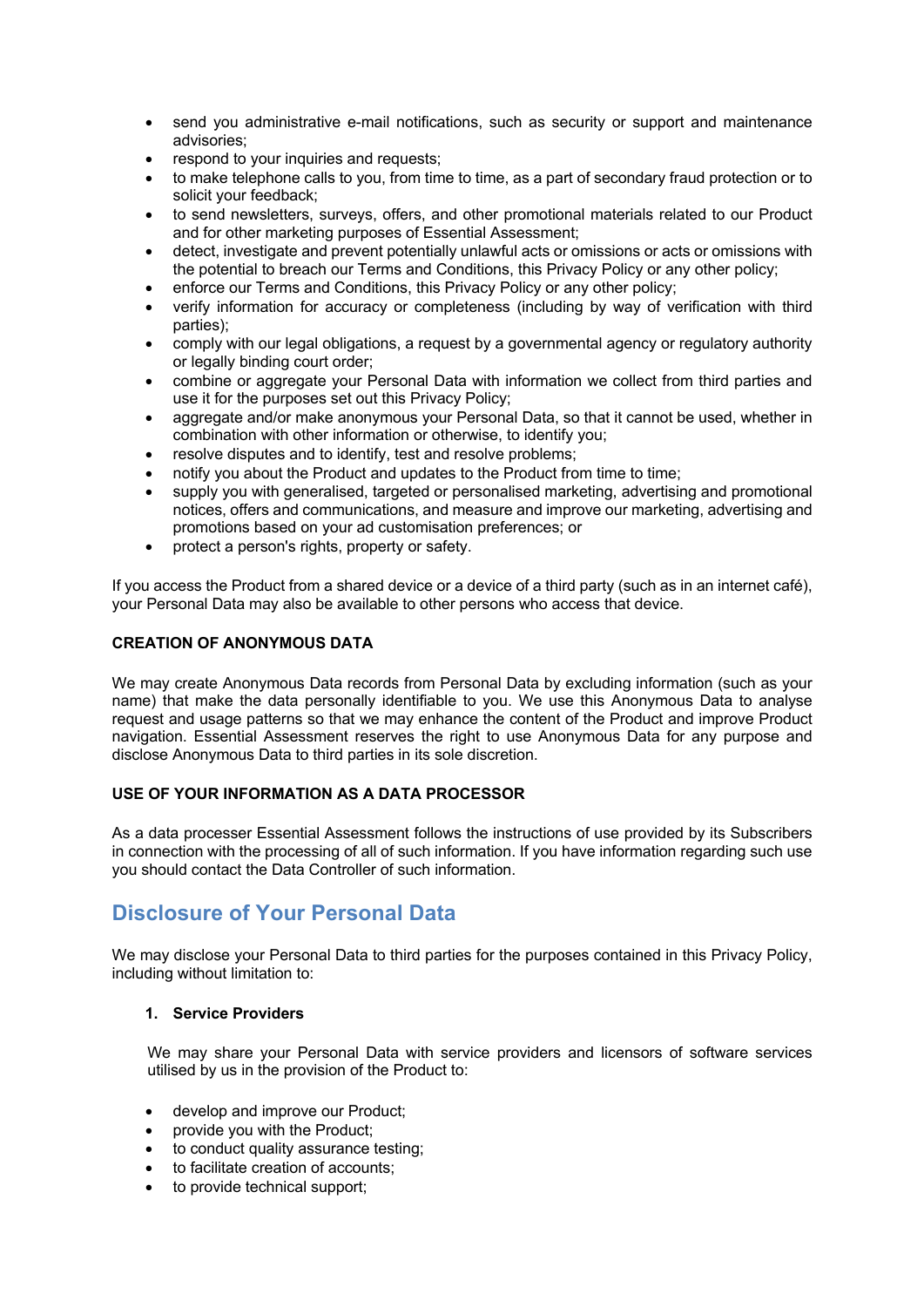• and/or to provide other services to Essential Assessment.

The service providers (and if necessary data processors) include:

- information technology service providers such as web host providers and analytical providers;
- Salesforce and other accounting and financial service providers;
- mailing houses;
- Calendly and other scheduling services;
- GotoWebinar and other content delivery services;
- organisations who carry out credit, fraud and other security checks;
- payment processors;
- hosting services:
- IT support providers;
- MailChimp and other email/marketing businesses engaged by us to disseminate materials to which recipients have consented; and
- specialist consultants.

We limit the information we provide to third parties to the information they need to help us provide or facilitate the provision of goods and services and associated purposes. We deal with third parties that are required to meet the privacy standards required by law in handling your Personal Data, and use your Personal Data only for the purposes that we give it to them.

### **2. Affiliates and Acquisitions**

We may share some or all of your Personal Data with our parent company, subsidiaries, joint ventures, or other companies under a common control ("Affiliates"), in which case we will require our Affiliates to honour this Privacy Policy. In the event we are involved in a merger, acquisition or sale of assets we may disclose Personal Data collected by us to such entities that we propose to merge with or be acquired by, and will assume the rights and obligations regarding your Personal Data as described in this Privacy Policy.

#### **3. Subscribers (account holders)**

We may also share some or all of your Personal Data with your relevant learning institution (the Subscriber). At the direction of a Subscriber (through the Product) Essential Assessment shall disclose content (which may contain Personal Data) to other account holders. For example:

- School administrators will create account and share information with other users who require administration or access.
- Accounts that are able to create a classroom or school environment will share information of other users.
- Content from a student's profile may also be shared with family members of that student or with a teacher.
- Teachers may share classroom or school content with family members for the relevant student.

Subscribers must make sure they have the appropriate permission for us to disclose any content (which may contain Personal Data) in the manner directed through the Product.

#### **4. Third parties with your consent**

We may disclose your Personal Data to third parties to whom you expressly ask to us to send the Personal Data to or to third parties you consent to us sending your Personal Data to.

Any information that you post or share or otherwise disclose to the Product, will be available to the relevant Subscriber (and other Authorised Users depending on the privacy settings of the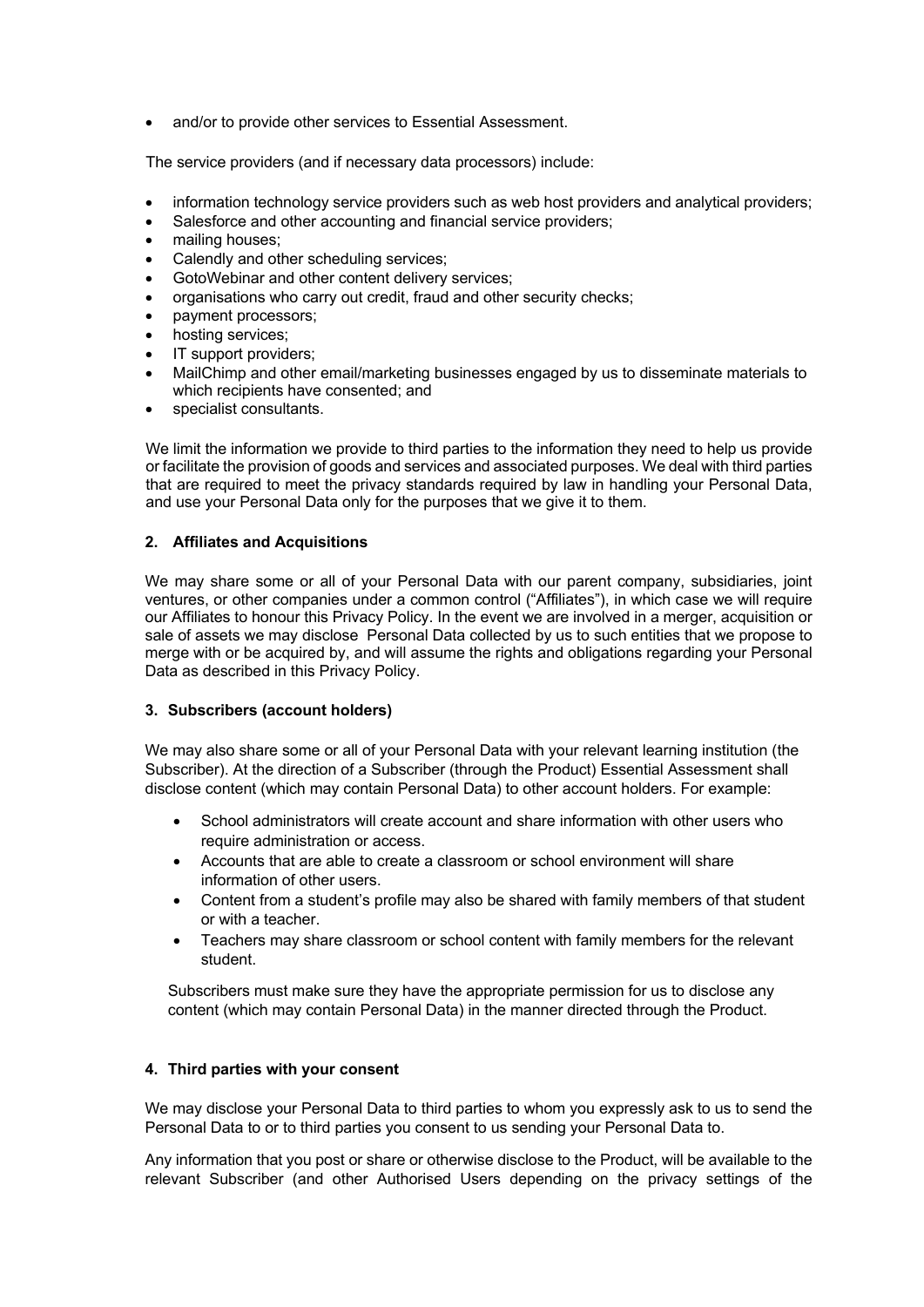Subscriber). For example, if you input data into the Product, the relevant Subscriber may be able to see that you added such data.

We may also, with your consent or at your direction, disclose your Personal Data to your authorised representatives.

### **5. Other disclosures**

Regardless of any choices you make regarding your Personal Data (as described below),Essential Assessment may disclose Personal Data if it believes in good faith that such disclosure is necessary: (a) in connection with any legal investigation; (b) to comply with relevant laws, regulations, enforceable governmental requests or to respond to subpoenas or warrants served on Essential Assessment; (c) to protect or defend the rights or property of Essential Assessment or users of the Product; (d) to investigate or assist in preventing any violation or potential violation of the law, this Privacy Policy, or Terms and Conditions; (e) to protect the safety of any person or to protect the safety or integrity of our platform including for security reasons; and (f) detect, prevent or otherwise address fraud, security or technical issues.

We may share your Personal Data with such third parties subject to obligations consistent with this Privacy Policy and any other appropriate confidentiality and security measures, and on the condition that the third parties use your Personal Data only on our behalf and pursuant to our instructions.

We will take reasonable steps to ensure that anyone to whom we disclose your Personal Data respects the confidentiality of the information and abides by the APPs the GDPR or equivalent privacy laws.

We will never sell or rent your Personal Data or otherwise set up ways to sell this Personal Data.

#### **DISCLOSURE OF YOUR INFORMATION AS A DATA PROCESSOR**

Where we act as a data processor the relevant Subscriber may also provide us with instructions with regards to disclosure.

## **If we can't collect your data**

If you do not provide us with the Personal Data described above, some or all of the following may happen:

- we may not be able to provide the Product to you, either to the same standard or at all;
- we may not be able to run the competitions and promotions in a way that benefits you;
- we may not be able to provide you with information about products and services that you may want; or
- we may be unable to tailor the content of the Product to your preferences and your experience of the Product may not be as enjoyable or useful.

## **Cancelling your account**

Authorised Users may delete their email addresses within their account. To remove or delete a Subscriber account, please contact us, as this process is completed by us.

If your account terminates (for whatever reason), the Personal Data associated with it may no longer be accessible to you. Any content you have posted from your account may still be available to other account holders that the content has been associated with. There may continue to be residual copies of such content due to ongoing data back-up and archiving.

If a Subscriber account is deleted, then the data will be removed in accordance with our existing policies.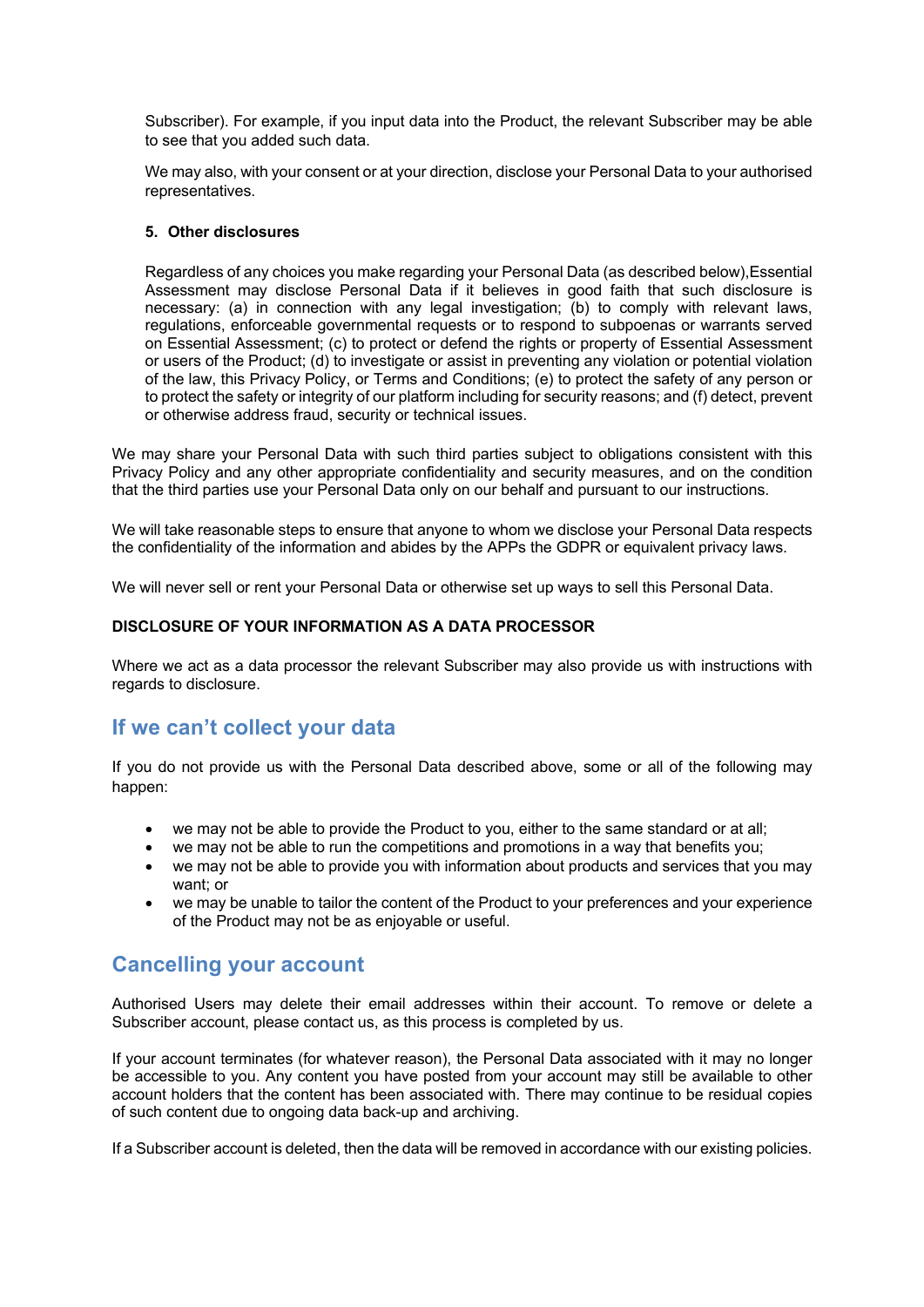# **Cookies Policy**

We also use cookies and URL information to gather information regarding the date and time of your visit and the information for which you searched and which you viewed. "Cookies" are small pieces of information that a website sends to your computer's hard drive while you are viewing a web site. We may use both session Cookies (which expire once you close your web browser) and persistent Cookies (which stay on your computer until you delete them) to provide you with a more personal and interactive experience on the Product. Persistent Cookies can be removed by following Internet browser help file directions. Cookies may enable automatic logins when you visit in the future and may enable content customisation.

We use third party vendor re-marketing tracking cookies, including:

- Google Adwords tracking cookie; and
- Facebook pixel.

You can opt out of Google's use of cookies or device identifiers by visiting Google's Ads Settings. Alternatively, you may visit the Network Advertising Initiative opt-out page or control the use of device identifiers by using your device's settings.

Third parties, including Google and MailChimp may use cookies, web beacons, and other storage technologies to collect or receive information from the Product and elsewhere on the internet and use that information to provide measurement services and target ads. You can opt out of the collection and use of information for ad targeting using aboutads.info/choices

#### **How long will cookies remain on my computer or mobile device?**

The length of time that a cookie remains on your computer or mobile device depends on whether it is a "persistent" or "session" cookie. Session cookies last until you stop browsing and persistent cookies last until they expire or are deleted. Most of the cookies we use are persistent and will expire between 30 minutes and two years from the date they are downloaded to your device.

#### **How do I control cookies?**

You can control and manage cookies in various ways. Please keep in mind that removing or blocking cookies can negatively impact your user experience and parts of our Product may no longer be fully accessible.

Most browsers automatically accept cookies, but you can choose whether or not to accept cookies through your browser controls, often found in your browser's "Tools" or "Preferences" menu. For more information on how to modify your browser settings or how to block, manage or filter cookies can be found in your browser's help file or through such sites as: www.allaboutcookies.org.

Many of the third party advertising and other tracking services listed above offer you the opportunity to opt out of their tracking systems. You can read more about the information they collect and how to opt out through the privacy policy links listed above.

# **Third Party Sites**

When you click on a link to any other website or location, you will leave the Product and go to another site and another entity may collect Personal Data or Anonymous Data from you. We have no control over, do not review, and cannot be responsible for, these outside websites or their content and we are not responsible for the privacy practices of those third parties. Please be aware that the terms of this Privacy Policy do not apply to these outside websites or content, or to any collection of data after you click on links to such outside websites. The privacy policies and other terms that apply to those outside websites or their content may differ substantially from our Privacy Policy, so we encourage individuals to read them before using those outside websites.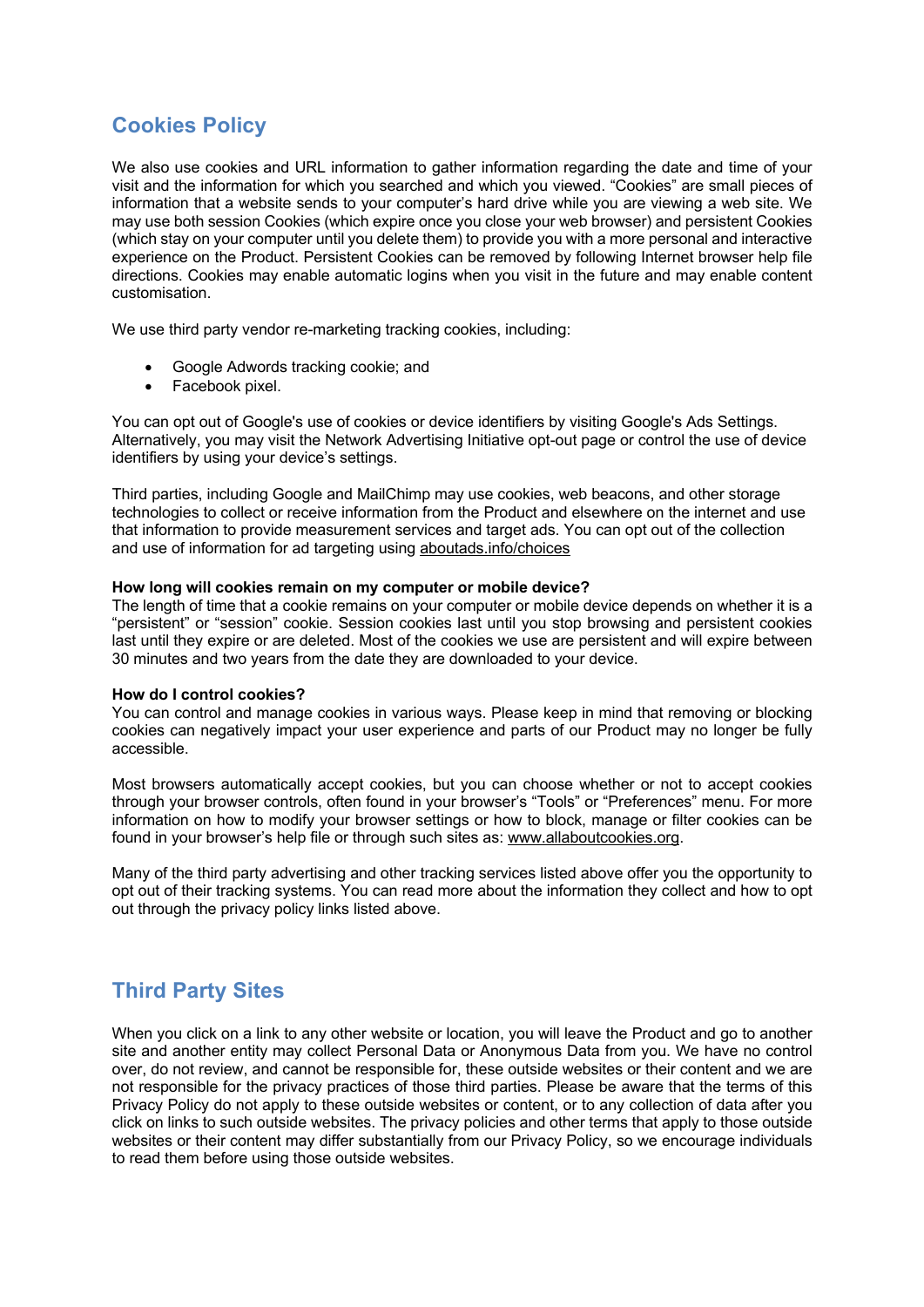# **Managing Your Personal Data**

Subject to the Privacy Act and the GDPR you may request to access the Personal Data we hold about you by contacting us. All requests for access will be processed within a reasonable time.

## **1. Accessing or Rectifying your Personal Data**

If required by law and if reasonably practicable, we may provide you with tools and account settings to access, correct, delete, or modify the Personal Data you provided to us. You can download and access certain information you provide to us by emailing us. In the event that you are unable to access your account to access or rectify your Personal Data, you may submit a request to us to correct, delete or modify your Personal Data and download the data for you.

Sometimes, we may not be able to provide you with access to all of your Personal Data and, where this is the case, we will tell you why. We reserve the right to charge a reasonable fee for searching for, and providing access to, your information on a per-request basis. We may also need to verify your identity when you request your Personal Data.

### **2. Deletion**

We keep data for as long as it is needed for our operations. If you deactivate and delete your account your data will no longer be visible on your account.

If you wish to have us delete your data please contact us.

#### **3. Object, Restrict, or Withdraw Consent**

If you have an account on the website you will be able to view and manage your privacy settings. Alternatively, if you do not have an account, you may manually submit a request to us if you object to any Personal Data being stored, or if you wish to restrict or withdraw any consent given for the collection of your Personal Data.

You may withdraw your consent to the processing of all your Personal Data at any time. If you wish to exercise this right you may do so by contacting us.

You may withdraw your consent or manage your opt-ins by either viewing your account on the Product or clicking the unsubscribe link at the bottom of any marketing materials we send you.

#### **4. Portability**

We may provide you with the means to download the information you have shared through our services. If you require such information, please email us.

We may retain your information for fraud prevention or similar purposes. In certain instances we may not be required or able to provide you with access to your Personal Data. If this occurs we will give you reasons for our decision not to provide you with such access to your Personal Data in accordance with the Privacy Act and the GDPR.

There is no application fee for making a request to access your Personal Data. However, we may charge an administrative fee for the provision of information in certain circumstances such as if you make repeated requests for information or where the information is held by a third party provider.

## **Storage & Security of Your Personal Data**

The Essential Assessment Product is hosted through Microsoft Azure whose servers are located in Australia. All data is stored in Australia.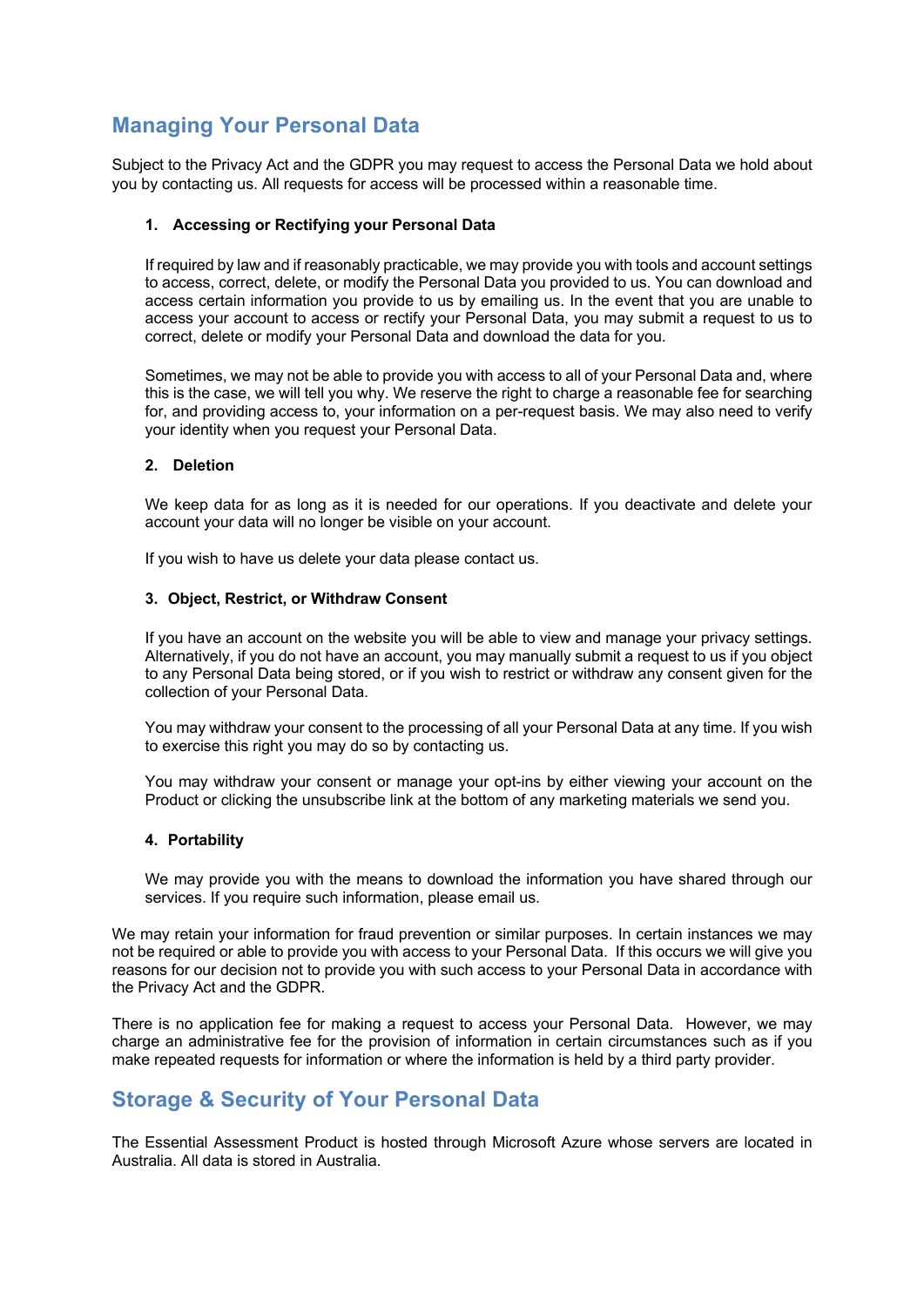Essential Assessment is committed to protecting the security of your Personal Data. We take all reasonable steps to protect Personal Data, including through internal and external security, restricting access to Personal Data to those who have a need to know, maintaining technological products to prevent unauthorised computer access and regularly reviewing our technology to maintain security. We choose technology partners based on their security and privacy policies and practices.

Personal Data stored in our system is protected by electronic and procedural safeguards. We take reasonable precautions to protect Personal Data (and other content) from accidental loss and theft by storing it in secure data centres with off-site backups. Communication between account holders and our servers is encrypted via industry-standard secure sockets layer (SSL).

The Product is protected by a secure and encrypted password that each account holder must choose themselves (or as given by an administrator). Account holders should never share their passwords. Essential Assessment is not responsible for any loss of data or breach of privacy if an account holder shares their password with someone else. We do not store your password on our servers.

Please do not disclose your account password to unauthorised people. No method of transmission over the Internet, or method of electronic storage, is 100% secure, therefore, while Essential Assessment uses reasonable efforts to protect your Personal Data, Essential Assessment cannot guarantee its absolute security.

## **International Transfer and Disclosure of Personal Data**

Where we transfer Personal Data outside of the European Union or EFTA States, we ensure an adequate level of protection for the rights of data subjects based on the adequacy of the receiving country's data protection laws.

We may disclose Personal Data to our related bodies corporate and third party suppliers and service providers located overseas for some of the purposes listed above. We take reasonable steps to ensure that the overseas recipients of your Personal Data do not breach the privacy obligations relating to your Personal Data.

Third parties located overseas are not permitted to (and are contractually obligated to not) access or use the Personal Data provided except for those limited purposes. We only choose reputable service providers and have agreements with such third parties that prevent them from using or disclosing to others the Personal Data we share with them, other than as is necessary to assist us. We may disclose your Personal Data to entities who may store or process your data overseas.

## **Notifiable Data Breaches**

We take data breaches very seriously. Depending on where you reside our policy is:

## **1. If you reside in Australia:**

In the event that there is a data breach and we are required to comply with the notification of eligible data breaches provisions in Part IIIC of the *Privacy Act 1988* (Cth) or any other subsequent sections or legislation which supersede this Part IIIC, we will take all reasonable steps to contain the suspected or known breach where possible and follow our notifiable data breach policies.

## **2. If you reside in the European Union of EFTA States:**

We will endeavour to meet the 72 hour deadline as imposed by the GDPR, to report any data breach to the supervisory authority where a data breach occurs that will likely be a risk to you.

Further, where there is likely to be a high risk to your rights we will endeavour to contact you without undue delay.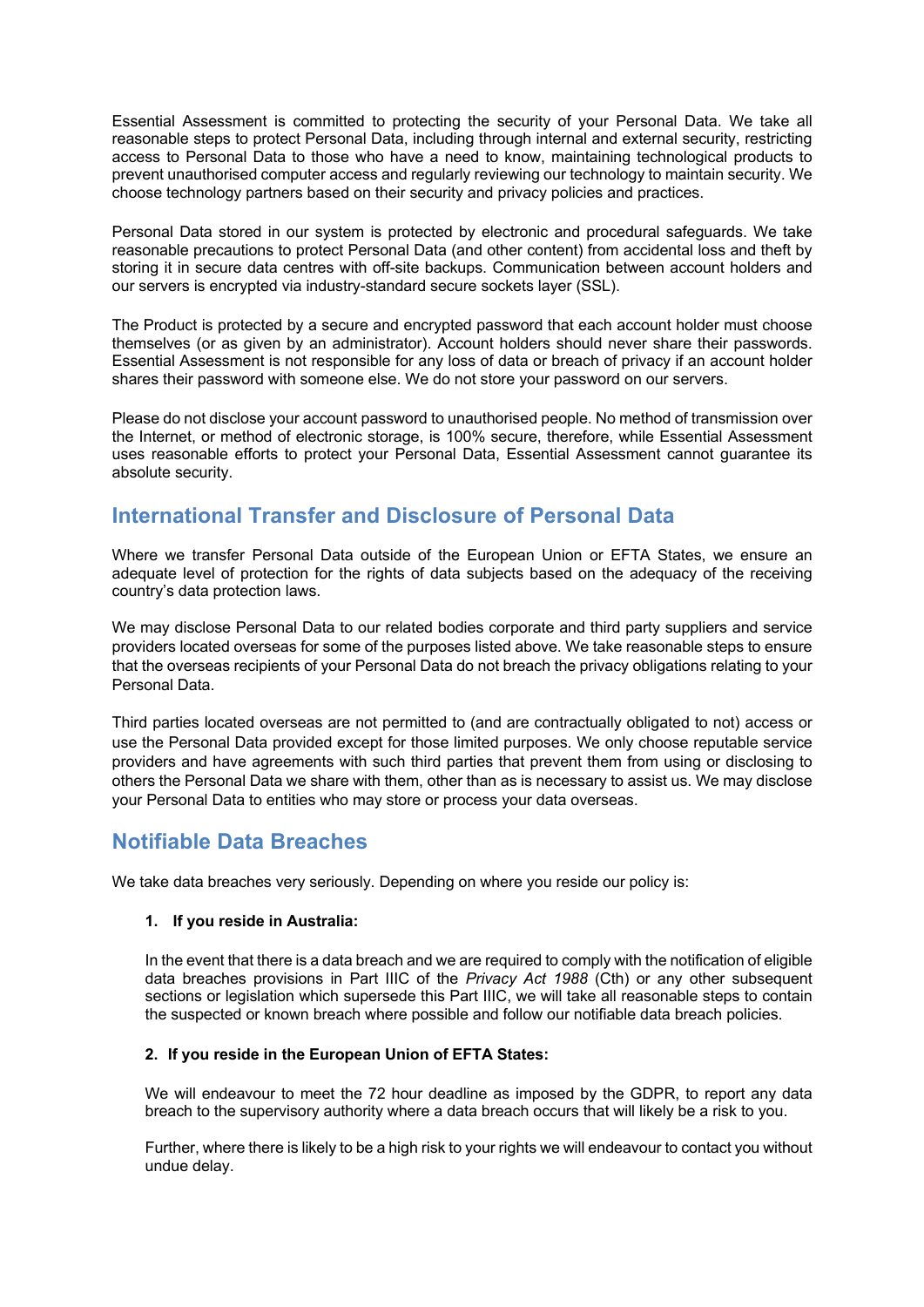We will review every incident and take action to prevent future breaches.

## **Automated individual decision-making, including profiling**

If you reside in the European Union or EFTA States, you shall have the right not to be subject to a decision based solely on automated processing, including profiling, which produces legal effects concerning you, or similarly significantly affects you, as long as the decision is not necessary for entering into, or the performance of, a contract between us, or is not authorised by Union or Member State law to which we are subject and which also lays down suitable measures to safeguard your rights and freedoms and legitimate interests, or is not based on your explicit consent. If you wish to exercise your rights please contact us.

## **Retention of Data**

We keep Personal Data from active accounts as long as it is reasonably needed for our operations and to fulfill the purposes set out herein.

We take steps to regularly destroy Personal Data, however we may:

- a) in some cases, retain a copy of your Personal Data to comply with our legal obligations, resolve disputes, enforce our agreements and to comply with our trust and safety obligations. Personal Data retained for these purposes will be archived and stored in a secure manner after your account has been closed, and will not be accessed unless required for any of these reasons; and
- b) retain Personal Data in an aggregated, de-identified or otherwise anonymous form, such that there is no reliable way of identifying you from the information.

## **Contact Information**

Essential Assessment welcomes your comments or questions regarding this Privacy Policy.

If you have a question regarding this Privacy Policy or you would like to make a complaint, please contact us by email by using our contact details on the Product or below.

#### **If you reside in Australia:**

You can confidentially contact our Privacy Officer at:

The Privacy Officer Essential Assessment **Email:** info@essentialassessment.com.au **Phone:** 1300 449 025

If we do not resolve your enquiry, concern or complaint to your satisfaction or you require further information in relation to any privacy matters, please contact the Office of the Australian Information Commission at:

Telephone: 1300 363 992 Email: enquiries@oaic.gov.au Office Address: Level 3, 175 Pitt Street, Sydney NSW 2000 Postal Address: GPO Box 5218, Sydney NSW 2001 Site: www.oaic.gov.au

#### **If you reside in the European Union or EFTA States:**